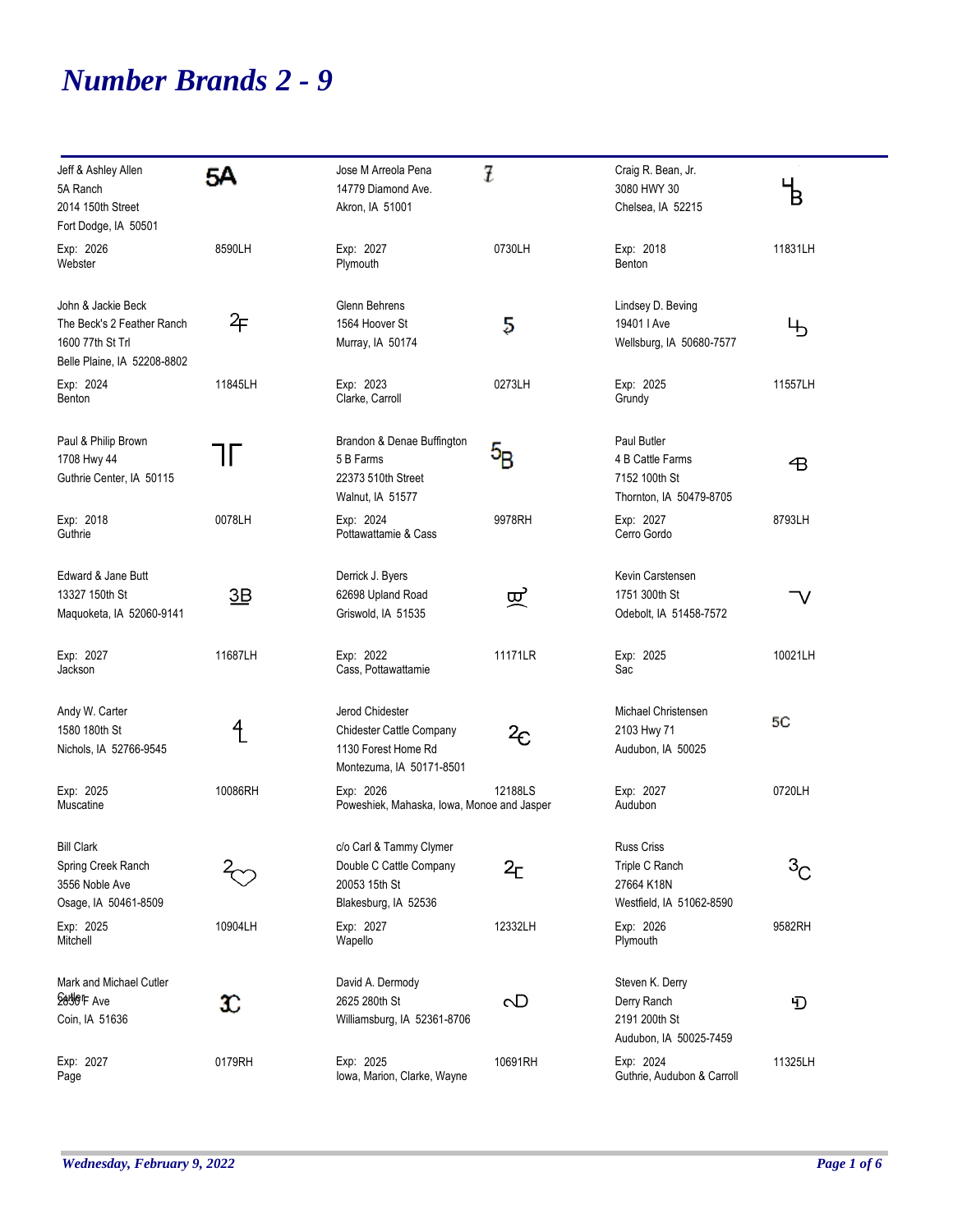| <b>Chuck Diehl</b><br>Chuck Diehl & Chuck Diehl, Jr. (<br>1906 West Summit | ЧJ      | Chuck and Chuck Diehl, Jr. (Zeb) Diehl<br>1906 West Summit<br>Winterset, IA 50273-2715 | ЧJ       | Ray and Jason Dittmer<br>23887 - 180th Ave<br>Lacona, IA 50139                                | 5D      |
|----------------------------------------------------------------------------|---------|----------------------------------------------------------------------------------------|----------|-----------------------------------------------------------------------------------------------|---------|
| Winterset, IA 50273-2715<br>Exp: 2024<br>Madison                           | 11902LH | Exp: 2024<br>Madison                                                                   | 11367RH  | Exp: 2025<br>Warren and Lucas                                                                 | 0612RH  |
| Rob, Phillip & Kayla Dudley<br>2878 - 280th St<br>Winthrop, IA 50682       |         | Hubert E. Duff<br>12281 168th Ave<br>Van Wert, IA 50262-5031                           | Ή        | Nolan Eakins<br>307 West Poplar Street<br>Bloomfield, IA 52537                                | Ε       |
| Exp: 2022<br>buchanan                                                      | 0201RS  | Exp: 2025<br>Decatur                                                                   | 2871LS   | Exp: 2023<br>Davis                                                                            | 9200LH  |
| Dennis Eckles<br>2156 Burr Oak Ave<br>Winterset, IA 50273-8448             | ΨЕ      | Wade Ellerbroek<br>PO Box 154, 249 9th St<br>Sibley, IA 51249-1827                     | WE       | Larry L. Etler<br>PO Box 715, 809 Meadow Dr<br>Moville, IA 51039-0715                         | lΡ      |
| Exp: 2025<br>Adair, Madison                                                | 9865RH  | Exp: 2024<br>Osceola                                                                   | 11908RH  | Exp: 2025<br>Woodbury                                                                         | 3824RS  |
| Justin Evitt<br>3096 - 15th St.<br>Lineville, IA 50147                     | 77      | <b>Blair Farm LLC</b><br>3531 Paragon Ave<br>Dayton, IA 50530                          | ٤Ε       | Steinbronn Farms<br>15801 - 100th St<br>Maynard, IA 50655                                     | β       |
| Exp: 2026<br>Wayne                                                         | 0045LR  | Exp: 2025<br>Webster                                                                   | 0556LS   | Exp: 2025<br>Fayette                                                                          | 0547LH  |
| Drake Farms Co<br>27910 Centerville Road<br>Lamotte, IA 52054              |         | <b>Fedeler Farms</b><br><b>Steve Fedeler</b><br>19462 Y Ave<br>Sumner, IA 50674-7604   | $\gamma$ | Eugene Ferris<br>6210 F Ave<br>Washta, IA 51061-7003                                          | 王       |
| Exp: 2027<br>Jackson, Appanoose                                            | 0123LH  | Exp: 2025<br>Chickasaw, Fayette                                                        | 12558LH  | Exp: 2016<br>Cherokee                                                                         | 2674LH  |
| William R. Ferris<br>6210 F Ave<br>Washta, IA 51061                        | 王       | <b>Braxton Fisk</b><br><b>Triple F Gattle</b><br>1564 500th Ave<br>Montezuma, IA 50171 |          | David J. Frank<br>Triple Creek Ranch<br>23212 Lone Tree Rd<br>Sioux City, IA 51108-8649       | 킻       |
| Exp: 2026<br>Cherokee                                                      | 0680LH  | Exp: 2026<br>Poweshiek, Mahaska                                                        | 0066LH   | Exp: 2025<br>Plymouth                                                                         | 8764LH  |
| Doug Geidel<br>5-G Ranch Inc<br>3373 Hwy 25<br>Creston, IA 50801           | දි      | Corey Gentry<br>390 110th St<br>Churdan, IA 50050                                      | ဲ႕ေ      | c/o Randy Gibson<br>6 G Cattle Company LLC<br>PO Box 100, 900 E Main<br>Lamoni, IA 50140-0100 | 9       |
| Exp: 2025<br>Adair, Adams, Union                                           | 12051LH | Exp: 2026<br>Calhoun and Greene                                                        | 11630RH  | Exp: 2026<br>Decatur                                                                          | 12200RH |

÷.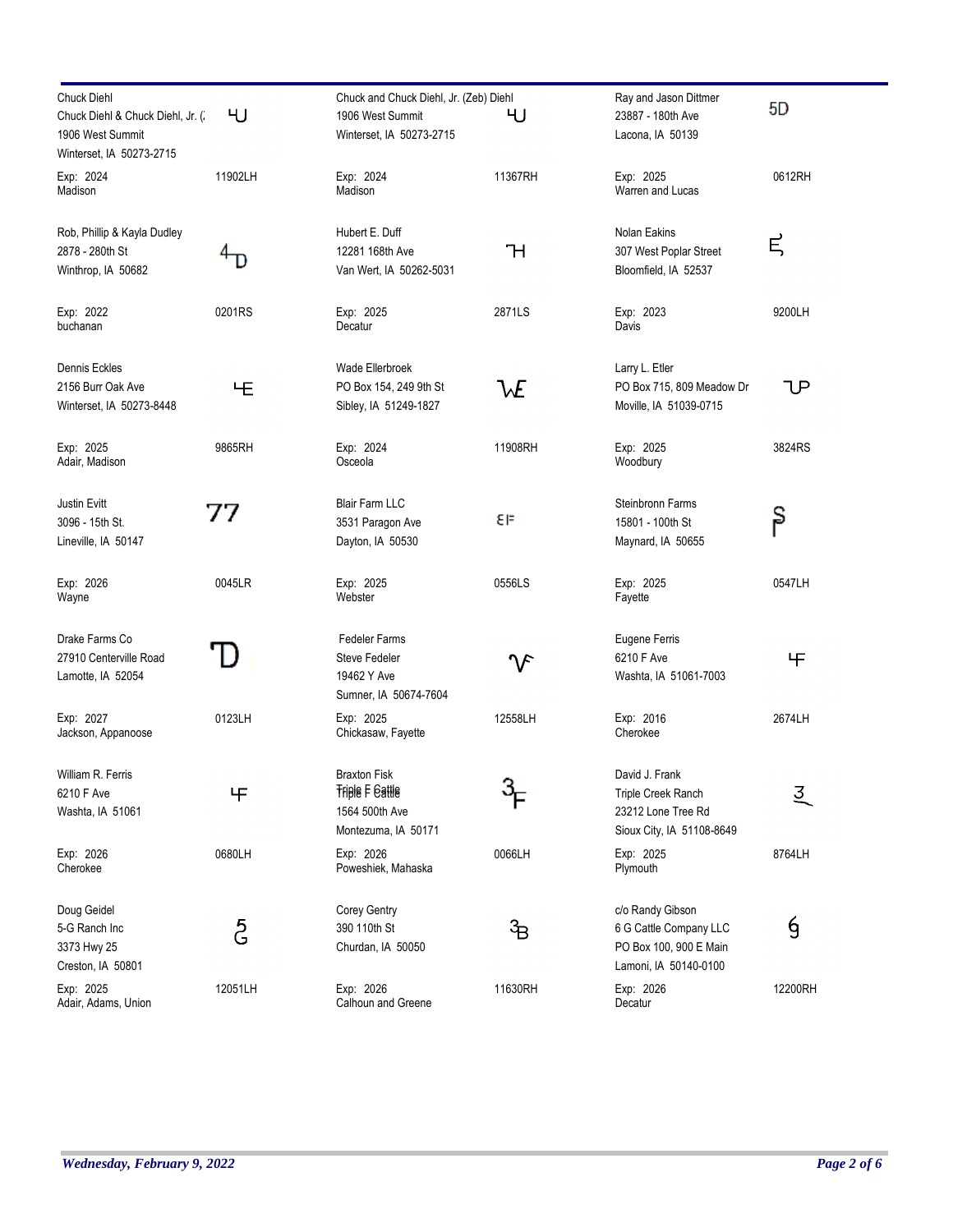| Duane D. Graber<br>2061 Franklin Ave<br>Mt Pleasant, IA 52641                                            | 2D      | John Vincent Graham<br>1010 Third Street<br>LaPorte City, IA 50651                                     | 3۰                       | Steve or Andy Grindle<br>63691 - 340th St<br>Malvern, IA 51551                                                     |         |
|----------------------------------------------------------------------------------------------------------|---------|--------------------------------------------------------------------------------------------------------|--------------------------|--------------------------------------------------------------------------------------------------------------------|---------|
| Exp: 2026<br>Henry                                                                                       | 7134RH  | Exp: 2026<br><b>Black Hawk</b>                                                                         | 9622LH                   | Exp: 2023<br>Mills, Fremont, Decatur                                                                               | 0277LH  |
| Brian J. Hansen<br>744 12th Ave NE<br>Hampton, IA 50441-1025                                             | န္      | Jeffrey J. Jennings<br>66636 US Highway 59<br>Emerson, IA 51533-4051                                   | $\Rightarrow$            | Arlo W & David W Johnson<br>2173 Landmark Ave<br>Ida Grove, IA 51445-8078                                          | 2J      |
| Exp: 2027<br>Franklin                                                                                    | 12316LH | Exp: 2023<br>Mills                                                                                     | 7746LH                   | Exp: 2022<br>Ida                                                                                                   | 7433LH  |
| Kenric Johnson<br>5935 40th Ave<br>Alta, IA 51002-7521                                                   | Ҷ       | John C. Johnson<br>4823 190th St<br>Cushing, IA 51018-8502                                             | $\overline{\mathcal{L}}$ | Donnie & Carolyn J Johnston<br>24227 87th St<br>Blakesburg, IA 52536                                               | $J^7$   |
| Exp: 2025<br>Buena Vista, Cherokee                                                                       | 12507LH | Exp: 2025<br>Ida                                                                                       | 11265LH                  | Exp: 2026<br>Wapello                                                                                               | 7199LH  |
| Harold and Janice Johnston<br>3085 Utah Ave<br>Blockton, IA 50836-8026                                   | 3 J     | Kevin J. Kendall<br>14616 State Highway 2<br>Lamoni, IA 50140-2216                                     | 3K                       | Kessenichi Livestock and Grain Inc<br>Joan Kessenichi<br>25431 Marble Ave <sup>n o Croin</sup><br>LeMars, IA 51031 |         |
| Exp: 2020<br>Taylor                                                                                      | 0577LH  | Exp: 2027<br>Decatur                                                                                   | 7465LH                   | Exp: 2025<br>Plymouth                                                                                              | 9645LH  |
| Neil & Phillip Kirkhart<br>Fescue Knoll Stock Farm<br>29879 Fir Ave<br>Cantril, IA 52542-8045            | K       | Emily Kleinhesselink<br>Keinhesselink 4K Cattle Compar<br>524 6th Ave SE<br>Sioux Center, IA 51250     | ≪≲                       | Loren L. Lang<br>5680 Ranchero Rd<br>Cedar Falls, IA 50613-9678                                                    | ı       |
| Exp: 2024<br>Van Buren                                                                                   | 12510LR | Exp: 2025<br>Sioux                                                                                     | 5277LH                   | Exp: 2025<br><b>Black Hawk</b>                                                                                     | 10810LH |
| c/o Leonard Larson<br>Larson Agriproducts LTD<br>56892 Highway 210<br>Cambridge, IA 50046-8585           | Ⴎ       | c/o Michael R. Lehman<br>4 J Springs Ranch<br>6849 Columbus St, PO Box 36<br>New Vienna, IA 52065-0036 | $4\frac{1}{5}$           | Levi Lehman<br>3326 Hamilton Ave<br>Rowley, IA 52329-9734                                                          | 3.      |
| Exp: 2027<br>Story                                                                                       | 10340RH | Exp: 2026<br>Clayton                                                                                   | 12174LH                  | Exp: 2025<br>Benton, Buchanan, Scott                                                                               | 12550RH |
| Tim and Karen and Tyler Loudon<br><b>B Good Livestock Co</b><br>2068 Pole Road<br>Creston, IA 50801-8169 | 스       | William D. Maupin<br>2201 Cherry<br>Burlington, IA 52601                                               | Ń,                       | Ruth McDermott<br>2094 330th Street<br>Walker, IA 52352-9200                                                       | 3S      |
| Exp: 2026<br>Union                                                                                       | 7185LH  | Exp: 2026<br>Des Moines                                                                                | 0687RH                   | Exp: 2027<br>Blackhawk                                                                                             | 11158LH |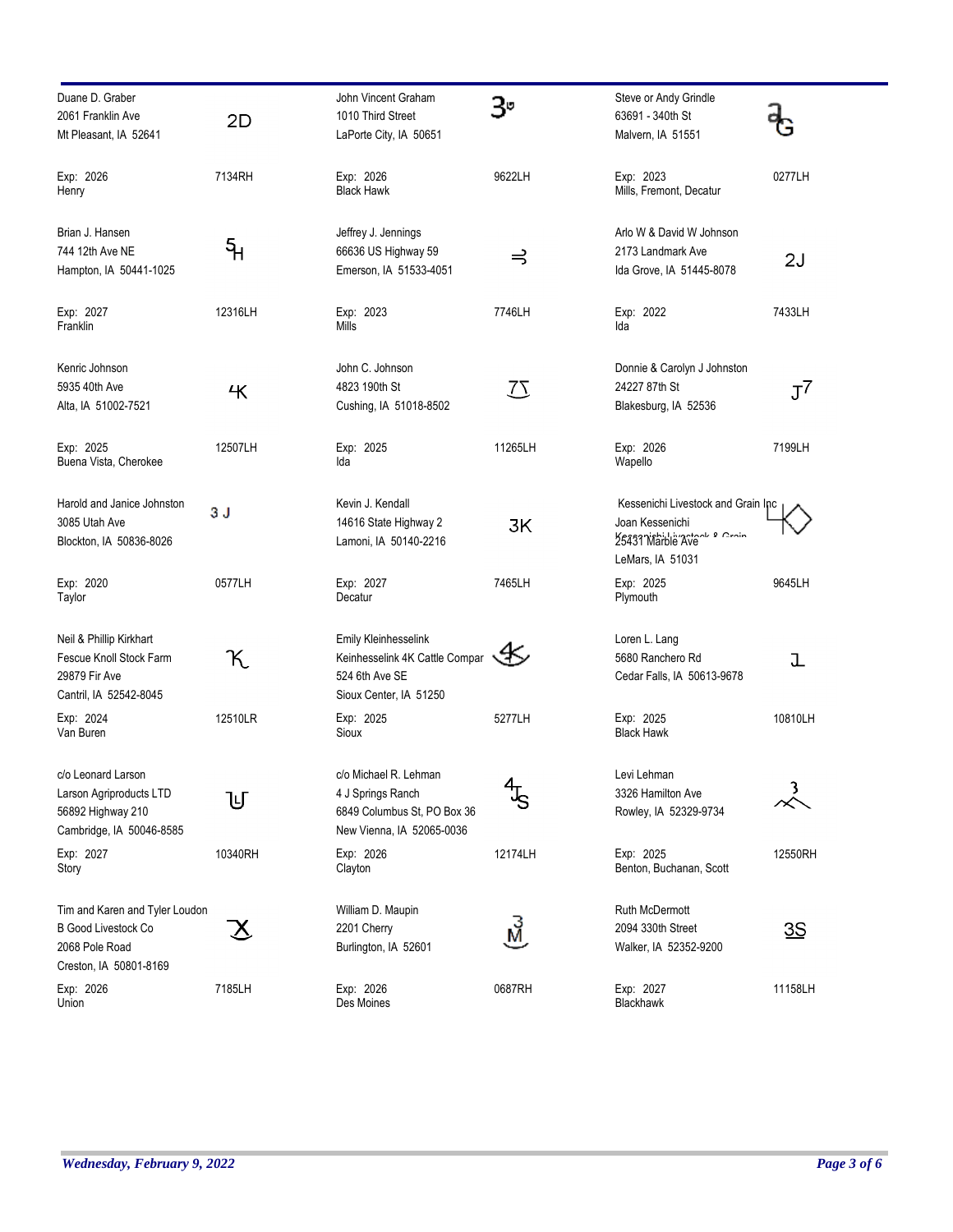| Charles & Kahola McKinney<br>524 Joy Avenue<br>Boone, IA 50036                         |         | Harlan D & Donald Millikin<br>29471 120th Ave<br>Hedrick, IA 52563-8546 | ዛϺ      | Steve / Janet Molstad<br>1545 368th Street<br>Manly, IA 50456-8052           | 45      |
|----------------------------------------------------------------------------------------|---------|-------------------------------------------------------------------------|---------|------------------------------------------------------------------------------|---------|
| Exp: 2023<br>Boone                                                                     | 10537RH | Exp: 2025<br>Keokuk, Iowa, Wapello                                      | 5037LH  | Exp: 2023<br>Mitchell                                                        | 12409LH |
| Markus Moore<br>62022 Victoria Rd<br>Griswold, IA 51535                                | 2V      | Justin & Autumn Nelson<br>3613 120th St<br>Pierson, IA 51048            | 2 N     | James Nelson<br>Triple N Co<br>4755 40th Ave<br>Alta, IA 51002-7511          | 3N      |
| Exp: 2026<br>Cass, Adams                                                               | 0714RH  | Exp: 2027<br>Woodbury                                                   | 0112LH  | Exp: 2026<br>Buena Vista                                                     | 7024RH  |
| Thomas D. Nicholson<br>4N Cattle Company<br>200W Orchard Avenue<br>Indianola, IA 50125 | 4N)     | Josh Norem<br>20696 G Avenue<br>Alden, IA 50006                         |         | David W. Pearce<br>2834 280th Avenue<br>Mt. Ayr, IA 50854-8804               | 4       |
| Exp: 2024<br>Warren                                                                    | 9975RH  | Exp: 2026<br>Hardin                                                     | 7605LH  | Exp: 2023<br>Ringgold                                                        | 12406LH |
| Sandra K. Pierschbacher<br>1860 County Hwy P68<br>Kellerton, IA 50133                  | 2S      | <b>Brad Priebe</b><br>1909 90th Avenue<br>Algona, IA 50511              | ЧY      | Joe Radke<br>1431 Prairieview Ave<br>Van Meter, IA 50261                     | 生       |
| Exp: 2025<br>Ringgold, Decatur                                                         | 1210LH  | Exp: 2024<br>Kossuth                                                    | 7916LS  | Exp: 2023<br>Dallas, Madison                                                 | 0292LH  |
| Chris Reyna<br>401 LeAnn Drive<br>Osceola, IA 50213                                    | 3-R     | Gary Rich<br>65182 730th St<br>Massena, IA 50853-8134                   | ЧК      | Jeff & Judy Rugger<br>7 A Ranch<br>2663 Echo Ave NW<br>Oxford, IA 52322-9254 | A       |
| Exp: 2025<br>Clarke                                                                    | 11229LH | Exp: 2025<br>Cass                                                       | 10052LH | Exp: 2023<br>Johnson                                                         | 11755LS |
| James G. Sawtelle<br>Sawtelle Corp<br>353 N Snowmass Circle<br>Superior, CO 80027      | 6 S-    | Rusty, Ross & Karen Seidel<br>10831 200th St<br>Rockwell, IA 50469-8697 | R       | Michael W. Sibert<br>9171 210th Ave<br>Ackworth, IA 50001-5657               | $3-S$   |
| Exp: 2026<br>Franklin                                                                  | 0015RH  | Exp: 2027<br>Cerro Gordo                                                | 12303RH | Exp: 2023<br>Warren                                                          | 11780LS |
| Mike &/or Anitra Sibert<br>9171 210th Ave<br>Ackworth, IA 50001-5657                   | $3-S$   | Robert & Rebecca Smith<br>1672 51st St<br>La Porte City, IA 50651-9006  | 2 B     | Sean T. Smith<br>S291th <sub>240th Ave</sub><br>Thurman, IA 51654            | 7-S     |
| Exp: 2023<br>Warren                                                                    | 10736LH | Exp: 2023<br>Benton                                                     | 11219LH | Exp: 2023<br>Fremont                                                         | 9112RR  |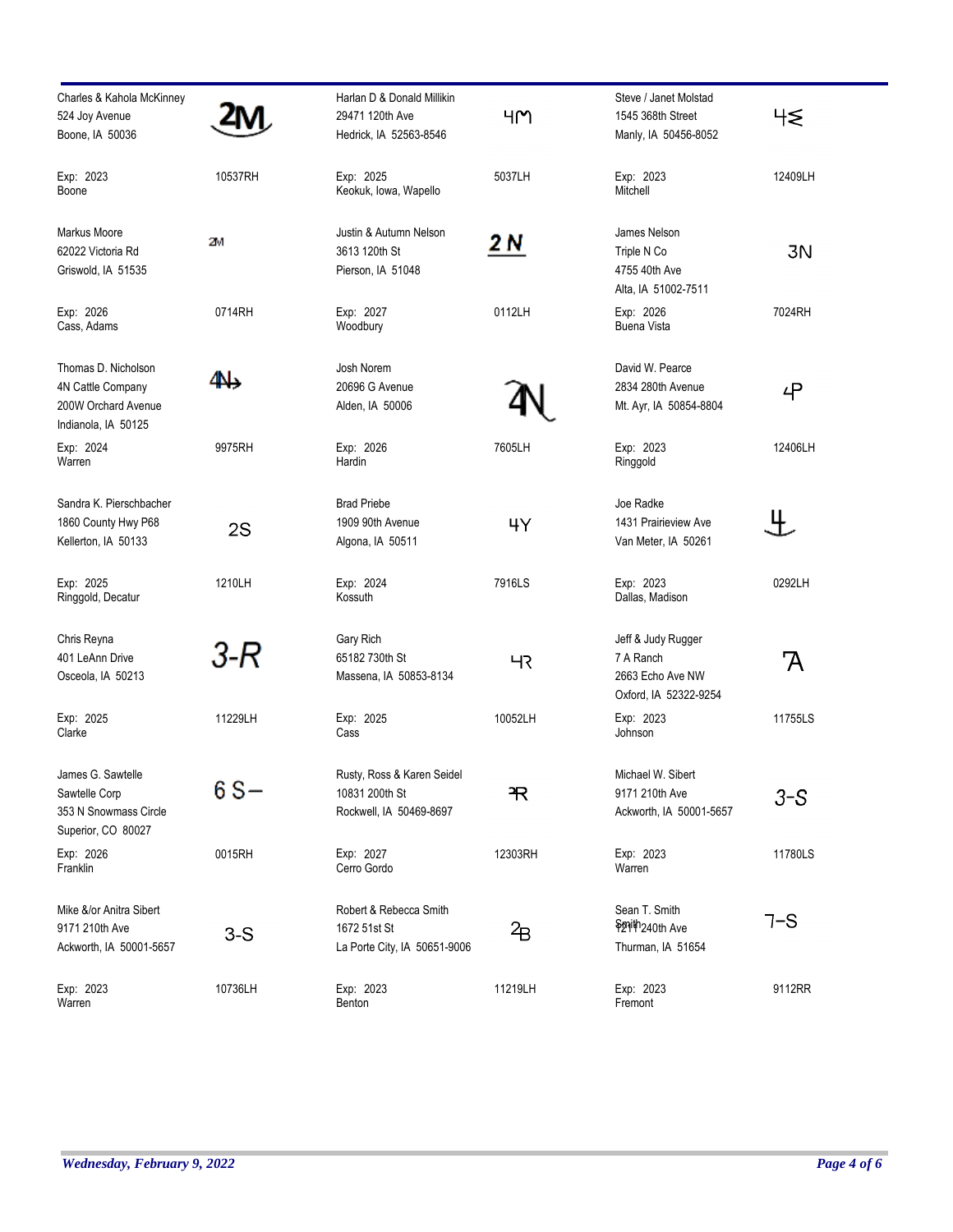| Joseph Smolsky<br>3559 Woolworth Ave<br>Omaha, NE 68105              | ड             | Mark Spragg<br>1690 Highway S 56<br>Promise City, IA 52583-8759       | 45      | Michael D. Stanley<br>1923 - 152nd St<br>Earlham, IA 50072                                    | 4S      |
|----------------------------------------------------------------------|---------------|-----------------------------------------------------------------------|---------|-----------------------------------------------------------------------------------------------|---------|
| Exp: 2025                                                            | 0803LH        | Exp: 2026<br>Wayne                                                    | 11637LH | Exp: 2027<br>Madison                                                                          | 11684LH |
| Mitchell Stief<br>5013 O Ave<br>Cherokee, TA 51012                   | 48            | Amy J. Streit<br>1111 - 540th Ave<br>Armstrong, IA 50514              | 4S      | Doug Sudbrock<br>17901 100th Ave<br>Indianola, IA 50125-7291                                  | 2S      |
| Exp: 2018<br>Cherokee                                                | 0302RH        | Exp: 2024<br><b>Emmet and Dickinson</b>                               | 0695RH  | Exp: 2018<br>Warren                                                                           | 10645LH |
| Matthew D. Sullivan<br>2540 Osburn Ave.<br>Oskaloosa, IA 52577       | $\ddot{\tau}$ | Rachel Sulsberger<br>3044 Hncock Circle<br>Hornick, IA 51026          | 2       | John Susie<br>2411 Union Avenue<br>Battle Creek, IA 51006                                     | 6-S     |
| Exp: 2027<br>Wayne, Lucas, Clarke, Decatur and Mahaska               | 12269RH       | Exp: 2026<br>Woodbury, Monona                                         | 1695LH  | Exp: 2023<br>Ida & Woodbury                                                                   | 10049LH |
| Clint M. Thoms<br>31662 185th Street<br>Steamboat Rock, IA 50672-809 | 5ा            | <b>Bret Udell</b><br>32138 Hickory Ave<br>Sioux City, IA 51108-8670   | ᅴ       | Tonya Uhl<br>3329 Ozark Ave<br>Mapleton, IA 51034                                             | 3U      |
| Exp: 2018<br>Hardin                                                  | 11795RH       | Exp: 2027<br>Plymouth                                                 | 8884LH  | Exp: 2025<br>Woodbury                                                                         | 2237RH  |
| Dale Van Tomme<br>2156 460th Ave<br>Guernsey, IA 52221-8812          | $\sqrt{}$     | Elmer J. Vanorny<br>3413 Sandy Beach Rd NE<br>Solon, IA 52333-9395    |         | James D. Von Ahn<br>2565 Voss Ave<br>Sac City, IA 50583-7629                                  | VΑ      |
| Exp: 2026<br>Poweshiek                                               | 8794LH        | Exp: 2026<br>Johnson                                                  | 7089RS  | Exp: 2024<br>Sac                                                                              | 9329LH  |
| Ronald J. Votrobeck<br>2818 W Ave<br>Elberon, IA 52225-8789          | JМ            | Robert A. Walker<br>1194 Yellow Ave<br>Stockton, IA 52769-9758        | URL     | Brian D. Weaver<br>Weaver & Weaver<br>1927 Rock Branch Rd<br>Anthon, IA 51004                 | lΡ      |
| Exp: 2027<br>Tama                                                    | 9577LH        | Exp: 2024<br>Muscatine                                                | 8029RH  | Exp: 2025<br>Woodbury                                                                         | 10129LH |
| Alvin Weirup<br>1552 80th Ave<br>Baldwin, IA 52207-9622              | W5            | Jerome (Jerry) Weis<br>1517 12 Mile Lake Rd<br>Creston, IA 50801-8235 |         | Mark M & Eric L Wiggins<br>Wiggins & Sons<br>8187 W 133rd St S<br>Prairie City, IA 50228-8769 | ນໂ      |
| Exp: 2025<br>Jackson, Clinton                                        | 6018RH        | Exp: 2024<br>Union                                                    | 10556LR | Exp: 2025<br>Jasper, Polk                                                                     | 3113RH  |

-